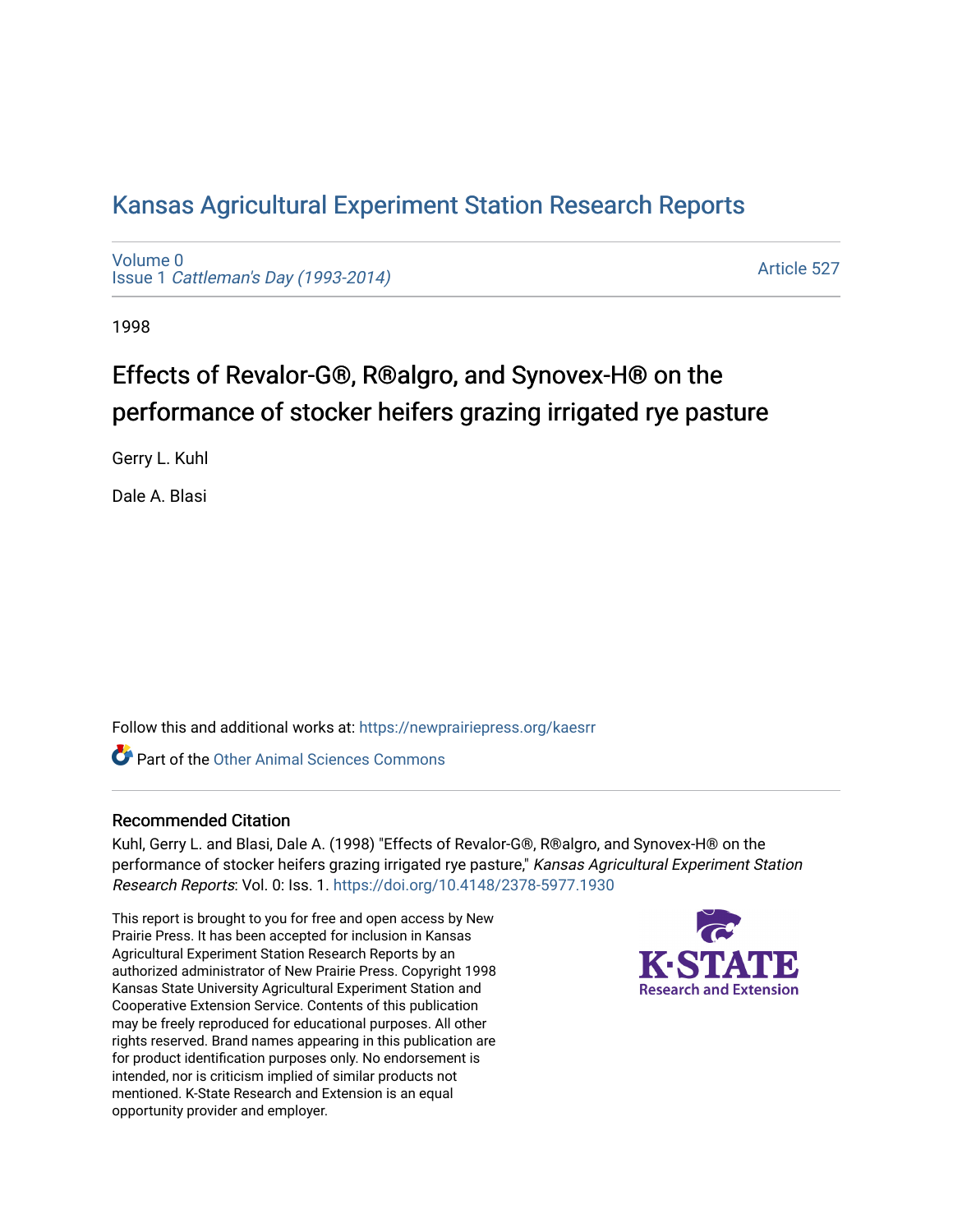# Effects of Revalor-G®, R®algro, and Synovex-H® on the performance of stocker heifers grazing irrigated rye pasture

## Abstract

A 151-day field study was conducted to compare three anabolic implants for promoting weight gain in stocker heifers grazing center pivot-irrigated pastures of winter rye. Three hundred previously nonimplanted heifers averaging 421 lb were allotted to one of four treatments: 1) no implant-control (NC), 2) Ralgro® (RAL), 3) Revalor-G® (REV-G) and 4) Synovex-H® (SYN-H). Heifers were weighed at monthly intervals to evaluate the growth response curve of each implant type over time relative to controls. Only during the first 32-day period after implantation did heifers implanted with REV-G gain significantly faster (P<.05) than NC. All implant groups responded similarly (P>.05) during the next three monthly weigh periods. During the last period (day 124- 151), SYN-H heifers gained faster (P<.05) than all other treatments. Over the entire 151-day study, daily gains (lb/day) averaged as follows: NC, 1.50; RAL, 1.58; REV-G, 1.64; and SYN-H, 1.79. All implant types except RAL significantly improved gain (P<.05) compared to NC. Although no significant difference (P>.24) occurred between RAL and REV-G, SYN-H-implanted heifers, gained faster (P<.05) than the other implant groups over the 151-day grazing season.

## Keywords

Kansas Agricultural Experiment Station contribution; no. 97-309-S; Report of progress (Kansas State University. Agricultural Experiment Station and Cooperative Extension Service); 804; Cattlemen's Day, 1998; Beef; Growth implant; Revalor-G; Ralgro; Synovex-H; Heifers; Rye pasture

#### Creative Commons License



This work is licensed under a [Creative Commons Attribution 4.0 License](https://creativecommons.org/licenses/by/4.0/).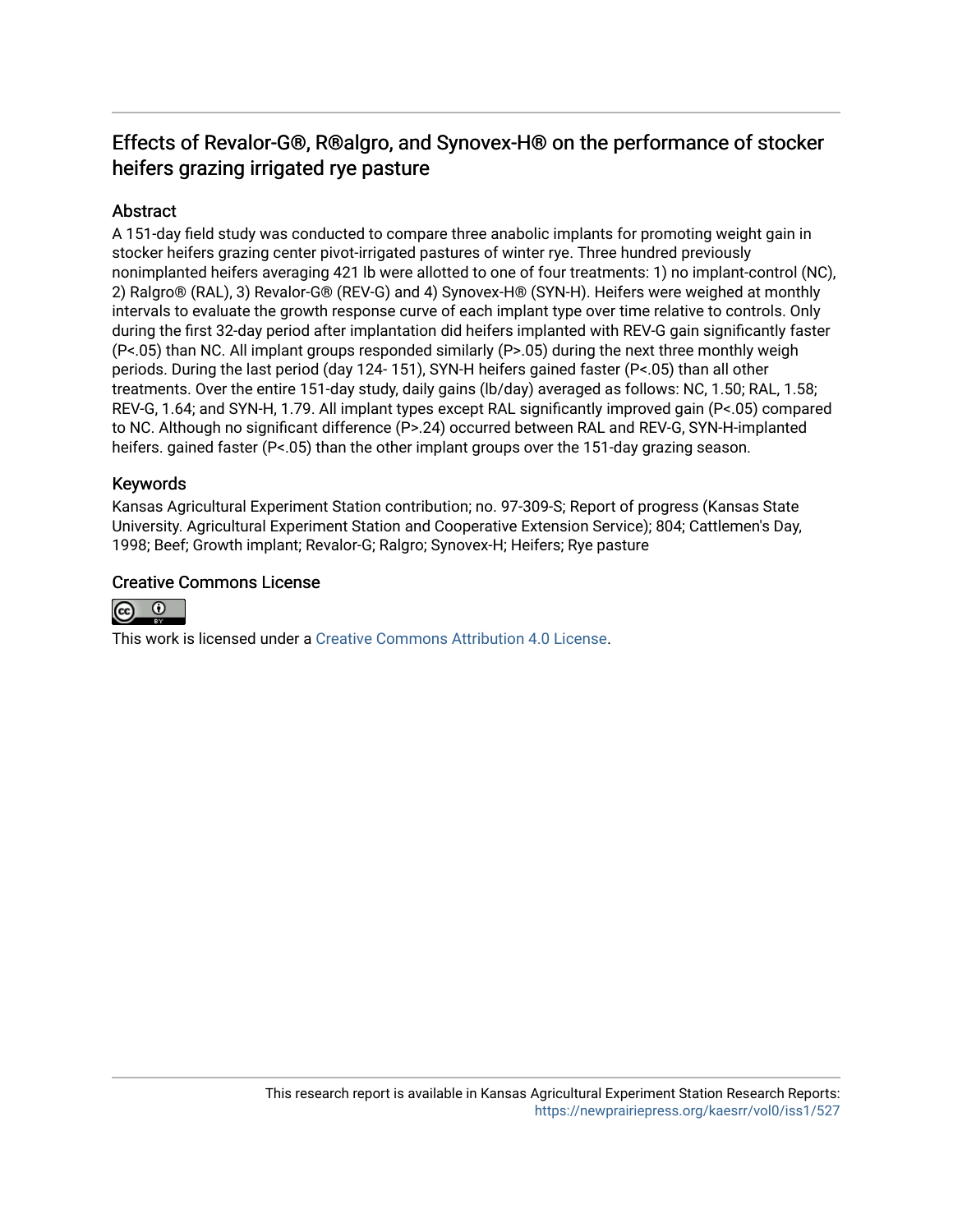## **EFFECTS OF REVALOR-G , RALGRO , AND SYNOVEX-H ® ® ® ON THE PERFORMANCE OF STOCKER HEIFERS GRAZING IRRIGATED RYE PASTURE <sup>1</sup>**

*D. A. Blasi and G. L. Kuhl*

#### **Summary**

A 151-day field study was conducted to compare three anabolic implants for promoting weight gain in stocker heifers grazing center pivot-irrigated pastures of winter rye. The use of estrogenic implants to en-Three hundred previously nonimplanted hance the performance of grazing stockers heifers averaging 421 lb were allotted to one has been adopted widely by cattle producers. of four treatments: 1) no implant-control Revalor-G is a newly approved anabolic (NC), 2) Ralgro<sup><sup>®</sup> (RAL), 3) Revalor-G<sup>®</sup> agent for grazing cattle containing trenbolone</sup>  $(REV-G)$  and 4) Synovex-H<sup>®</sup> (SYN-H). acetate (a potent testosterone analog) and Heifers were weighed at monthly intervals to estrogen. However, no published research is evaluate the growth response curve of each available comparing REV-G to traditional implant type over time relative to controls. estrogenic implants for heifers grazing winter Only during the first 32-day period after rye pasture. Our objective was to evaluate implantation did heifers implanted with REV- the relative effectiveness of Revalor-G (40 G gain significantly faster (P<.05) than NC. mg trenbolone acetate and 8 mg estradiol), All implant groups responded similarly Ralgro (36 mg zeranol), and Synovex-H (20 (P>.05) during the next three monthly weigh mg estradiol benzoate and 200 mg testosterperiods. During the last period (day 124- one propionate), in improving weight gain of 151), SYN-H heifers gained faster (P<.05) yearling heifers grazing irrigated, winter rye than all other treatments. Over the entire pasture. 151-day study, daily gains (lb/day) averaged as follows: NC, 1.50; RAL, 1.58; REV-G, 1.64; and SYN-H, 1.79. All implant types except RAL significantly improved gain Three hundred and seventy-five predomi- (P<.05) compared to NC. Although no sig- nantly British crossbred heifers were purnificant difference (P>.24) occurred between chased in Mississippi and assembled near RAL and REV-G, SYN-H-implanted heifers Pratt, KS for 4 weeks prior to trial initiation. gained faster  $(P<.05)$  than the other implant Upon arrival, they were vaccinated against groups over the 151-day grazing season. common viral and bacterial diseases. At trial

(Key Words: Growth Implant, Revalor-G, Ralgro, Synovex-H, Heifers, Rye Pasture.)

#### **Introduction**

#### **Experimental Procedures**

initiation, all heifers were weighed individu-

Sincere appreciation is expressed to Great Plains Cattle, Pratt, Kansas for providing <sup>1</sup> cattle, facilities, and assistance, and to Hoeshst-Rouseel Vet for financial support.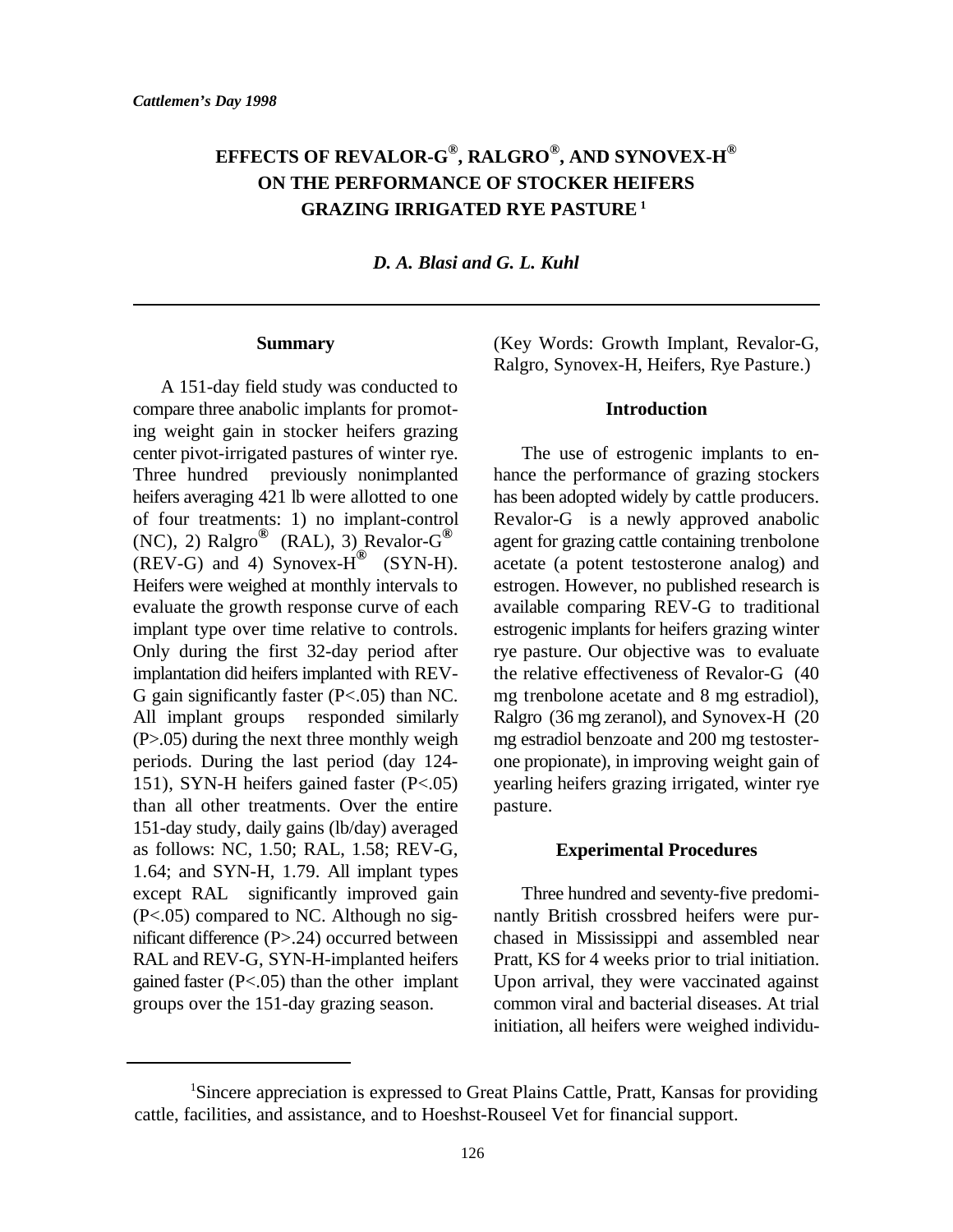ally (unshrunk) on 2 consecutive days, identi- period. Performance of RAL heifers was not fied with a tag in each ear, dewormed, and significantly different (P>.05) than that of NC checked for evidence of prior implants. Then, or REV-G heifers at any weigh period. All 300 uniform heifers were selected and allot- implant types produced similar (P>.05) ted randomly to four treatments, within growth responses during the second (days weight blocks, and implanted according to 33-60), third (day 61-92), and fourth (days manufacturers' recommendations. The 93-123) weigh periods. SYN-H heifers treatments were: 1) no implant-control (NC), gained significantly faster (P<.05) than heif-2) Ralgro (RAL), 3) Revalor-G (REV-G), ers in all other implant treatments between and 4) Synovex-H (SYN-H). For each of the days 124 and 151 and over the entire 151 remaining weigh days (days 32, 60, 92, 123, day trial. and 151), heifers were gathered, placed in drylot, and fed hay and alfalfa/wheat mid- Figure 1 presents the cumulative growth dling (AWM) pellets for 1 day before individ- response of heifers to each implant type ual weights were obtained. The relative to nonimplanted controls over the

rye pasture during the 151-day trial. Heifers rapidly early in the study relative to the NC were assigned randomly to one of two rye treatment. However, the anabolic response pastures with center pivot irrigation. Equal from each implant was different over the pounds of live cattle were stocked per circle. course of the study. For SYN-H, a sustained However, inclement winter weather and growth response was observed above the NC insufficient rye forage necessitated feeding treatment that did not vary much throughout supplemental alfalfa and AWM pellets in the 151-day experiment. This suggests that addition to either rye or alfalfa hay during a the payout response of SYN-H implants may 45-day period in December and January. last at least 151 days. In contrast, the REV-Four heifers were removed because of health G implant demonstrated a classic "half-life" problems unrelated to implant treatment. response relative to the NC treatment over Individual animal was the experimental unit the 151-day study. Finally, the response of for statistical analysis of weight gain data. heifers implanted with RAL was initially very

#### **Results and Discussion**

Table 1 presents heifer daily gains by implant treatment and monthly weigh

All heifers grazed predominantly winter G and SYN-H-implanted heifers gained course of the 151-day study. Both the REVslow and never reached the growth trajectory demonstrated by the other two implants.